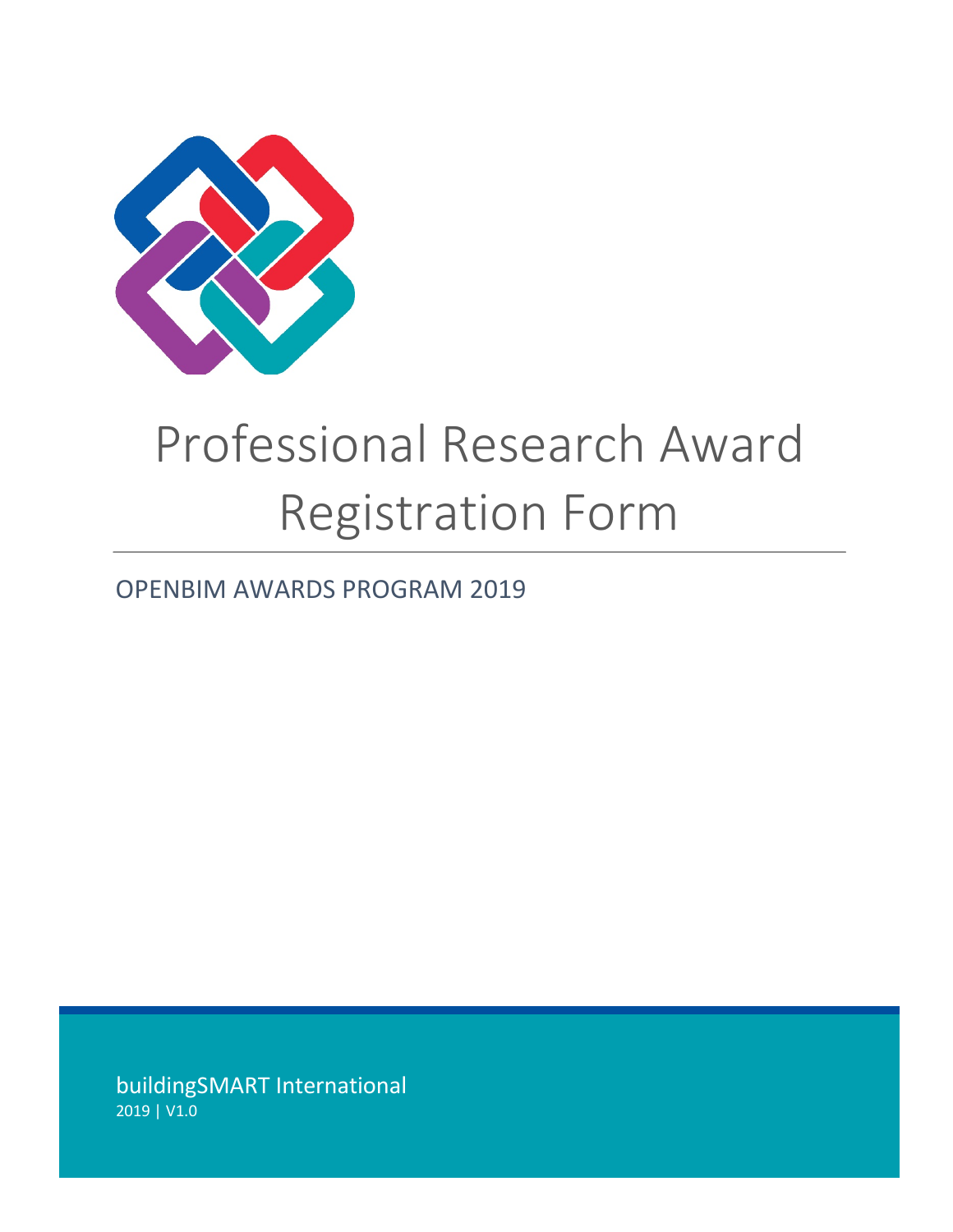

| permission of those named in this form for their personal information to be held by bSI.<br>Please tick Yes $\Box$                                                              | I confirm that I give bSI permission to hold my personal information in this form and that I have the                        |
|---------------------------------------------------------------------------------------------------------------------------------------------------------------------------------|------------------------------------------------------------------------------------------------------------------------------|
|                                                                                                                                                                                 | APPLICANT INFORMATION (The applicant is considered the main point of contact for this submission to the awards competition.) |
|                                                                                                                                                                                 |                                                                                                                              |
|                                                                                                                                                                                 |                                                                                                                              |
| <u> 1989 - Johann John Harry Harry Harry Harry Harry Harry Harry Harry Harry Harry Harry Harry Harry Harry Harry H</u>                                                          |                                                                                                                              |
| <u> 1989 - Johann Harry Harry Harry Harry Harry Harry Harry Harry Harry Harry Harry Harry Harry Harry Harry Harry</u>                                                           |                                                                                                                              |
|                                                                                                                                                                                 |                                                                                                                              |
|                                                                                                                                                                                 |                                                                                                                              |
| Professional Researcher Category: (Please mark only one option)                                                                                                                 |                                                                                                                              |
| Academic Institution<br><b>Research Institution</b><br>Private Company                                                                                                          |                                                                                                                              |
| $Q_{\text{Yes, a Chapter member}}$<br>$\mathcal I$ Yes, an international Member<br>$\mathcal I$ Yes, both a chapter and an international member<br>No<br>$\bigcap$ I'm not sure | Is your company, or other on the project team, a buildingSMART member ? (Please mark only one option)                        |

Do you belong to a buildingSMART Chapter as an individual ? (*Please mark only one option)*

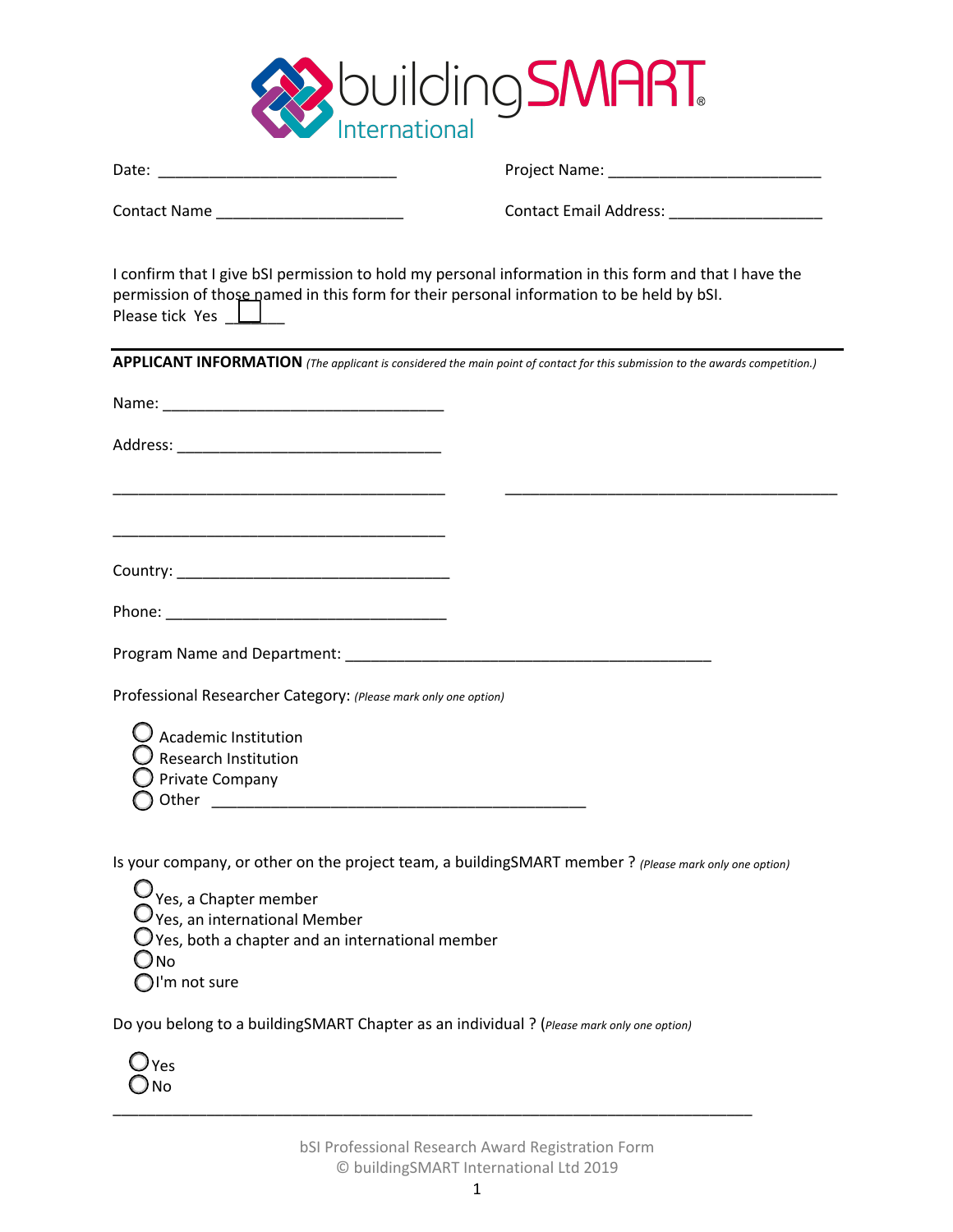

## **RESEARCH PROJECT INFORMATION**

Project Name: \_\_\_\_\_\_\_

Executive Summary of the Project: *(Provide a short description of the project. More detailed information can be included in the next stage of the submission process)*

Project Phases: *(This project has completed the following project phase(s) as of the date of this submission. Check all that apply)*

| Design         |
|----------------|
| Construction   |
| Handover       |
| Operations     |
| Not Applicable |

Other Parties: *(Identify other companies or organisations involved in the project (Name & City, Country)*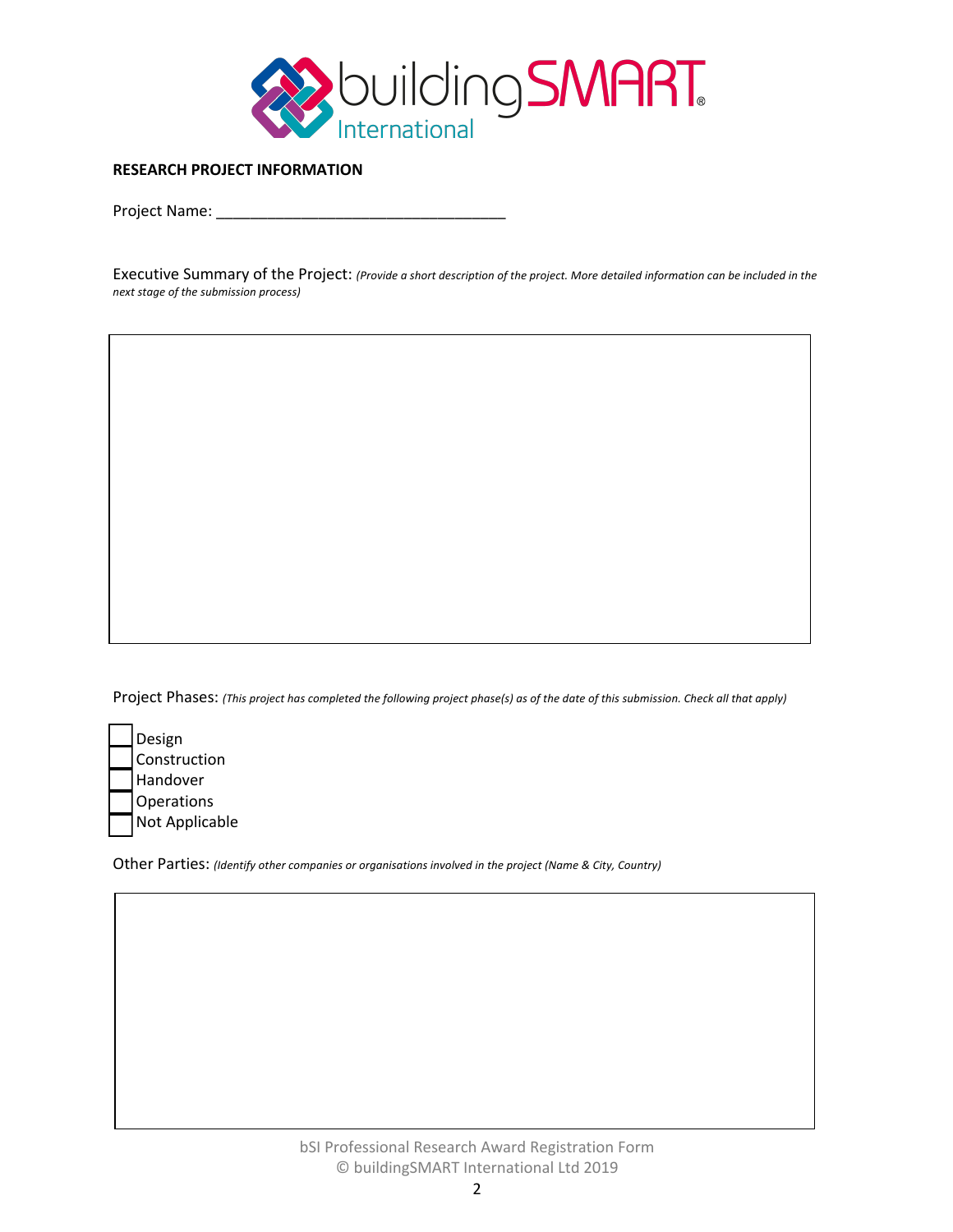

**openBIM STANDARDS** *(This section captures the application of openBIM standards on the project)*

Scope of openBIM within the research *(Describe the research goal(s) of this project as they relate to openBIM)*

\_\_\_\_\_\_\_\_\_\_\_\_\_\_\_\_\_\_\_\_\_\_\_\_\_\_\_\_\_\_\_\_\_\_\_\_\_\_\_\_\_\_\_\_\_\_\_\_\_\_\_\_\_\_\_\_\_\_\_\_\_\_\_\_\_\_\_\_\_\_\_\_\_\_

The following was used on the project *(Check all that apply)*

| IFC2x3                        |
|-------------------------------|
| <b>MVD: Coordination View</b> |
| IFC <sub>4</sub>              |
| MVD: Reference View           |
| MVD: Design Transfer View     |
| bSDD                          |
| <b>BCF</b>                    |
| <b>IDM</b>                    |
| COBie                         |
| mvdXML                        |
| LandXML                       |
| None                          |
| ther                          |

Benefits from using openBIM *(Describe what benefits were achieved using openBIM on this project (eg Cost, Time, Client Satisfaction)*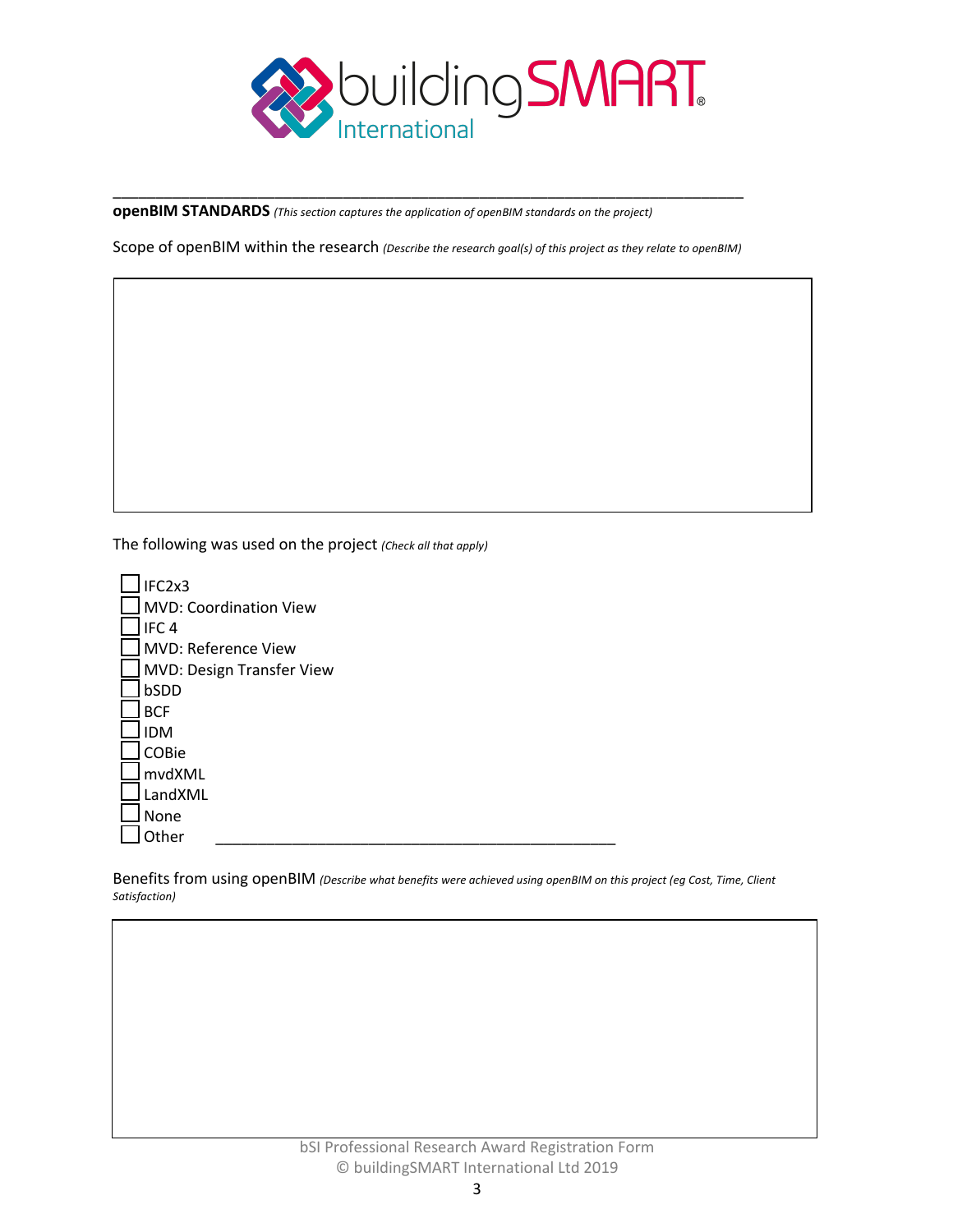

"We were able to innovate using openBIM" *(If this statement is true, describe below what the innovation was and how this was achieved on the project)*

"We were able to identify where we need openBIM to develop further" *(Identify where you could have used more development of openBIM to bring greater benefit to the project)*